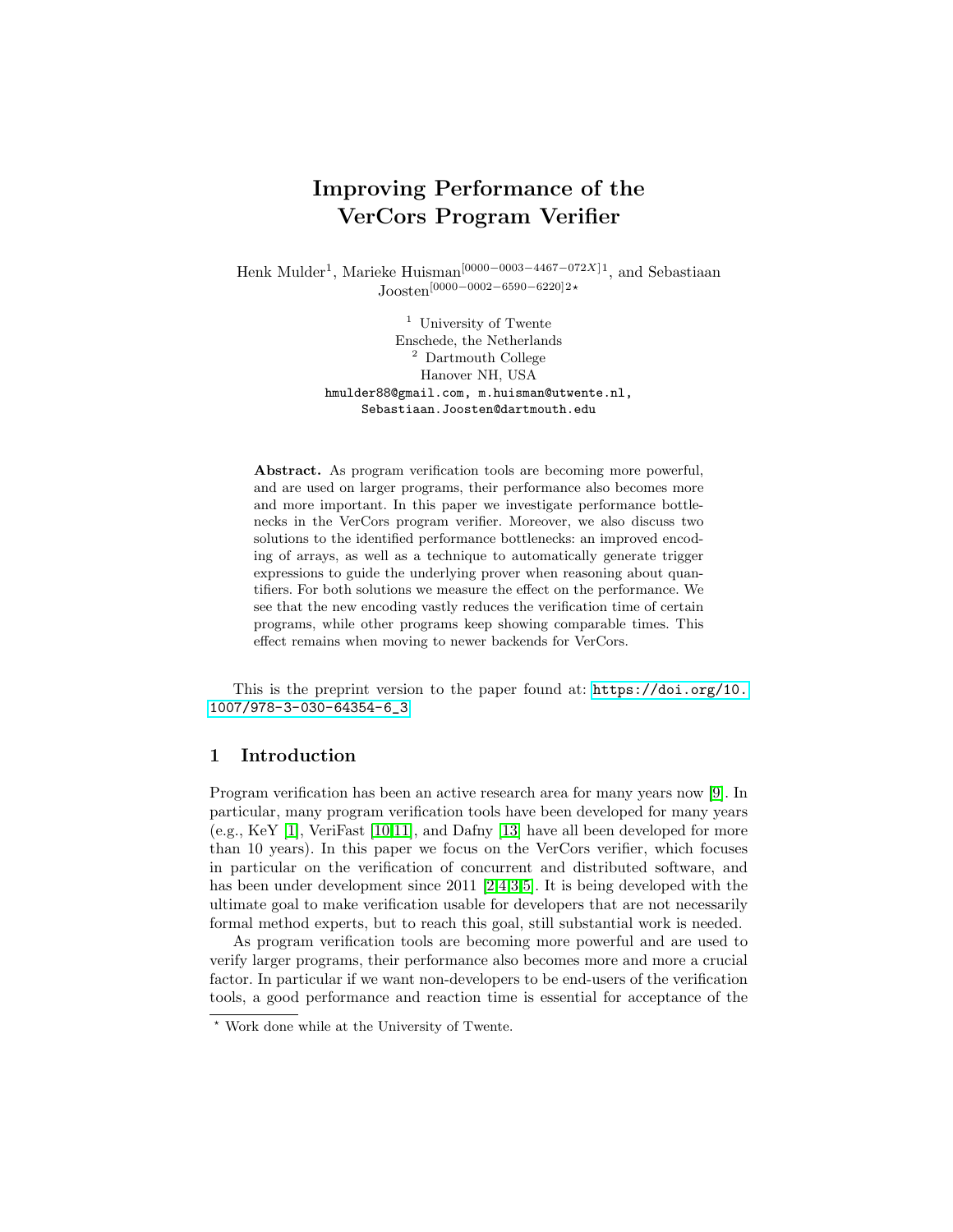technology (in addition to many other aspects, such as the amount of specifications that have to be written, understandability of error messages etc.).

In this paper we discuss work that we did to improve the performance of Ver-Cors. VerCors is developed as a front-end for Viper [\[16\]](#page-16-4), which is an intermediate verification language framework that understands access permissions. VerCors encodes annotated programs written in a high-level programming language into Viper; Viper then uses symbolic execution to generate proof obligations, which are passed on to Z3 [\[7\]](#page-15-4). Note that because VerCors uses Viper as an intermediate representation, all that we can do to improve the performance is to change the Viper encodings; we never generate Z3 specifications directly.

We first describe how we identified the main performance bottlenecks in VerCors, and then we describe our solutions to these problems. In particular, we identify that  $(1)$  the encoding of arrays into Viper, and  $(2)$  the use of quantifier expressions in specifications without triggers to inform Viper on how to guide its underlying prover<sup>[3](#page-1-0)</sup>, were two of the main performance bottlenecks. To address these issues we developed a new array encoding, which also was more suitable to reason about multi-dimensional arrays, and took advantage of several recently developed features in Viper, such as the support for nested quantifiers over access permissions [\[16\]](#page-16-4). Furthermore, we implemented a technique to automatically generate triggers during the transformation from VerCors to Viper.

Of course, the contributions of this paper are mainly VerCors-specific, as we focused on improving the performance of VerCors. However, we believe that also some general lessons can be extracted from our experiences. In particular, we have developed a simple way to count subexpressions that help identify performance bottlenecks, which would be reusable for other program verification tools as well. Furthermore, most verifiers deal with arrays and quantifiers in some way, so we believe that also the lessons learned will be useful for other tool developers.

The remainder of this paper is organised as follows. Section [2](#page-1-1) gives a highlevel overview of the VerCors architecture. Section [3](#page-3-0) discusses how we identified performance bottlenecks. Section [4](#page-4-0) presents the old and new array encoding and evaluates their performance. Section [5](#page-10-0) discusses how we automatically generate triggers to guide the verification of quantified expressions, which is then also evaluated experimentally. Finally, Sections [6](#page-13-0) and [7](#page-14-1) discuss related work and conclude. More details about the work described in this paper, as well as more extensive performance comparisons, are available in the Master's thesis of the first author [\[15\]](#page-16-5).

## <span id="page-1-1"></span>2 Background: VerCors Implementation

VerCors currently verifies programs written in multiple concurrent programming paradigms, such as heterogeneous concurrency (C and Java), and homogeneous concurrency (OpenCL) [\[5\]](#page-15-3). In addition, it can also reason about compiler directives as used in deterministic parallelism (OpenMP).

<span id="page-1-0"></span><sup>&</sup>lt;sup>3</sup> Triggers are a widely-used technique to give hints about the instantiation of quantifiers to an automatic prover.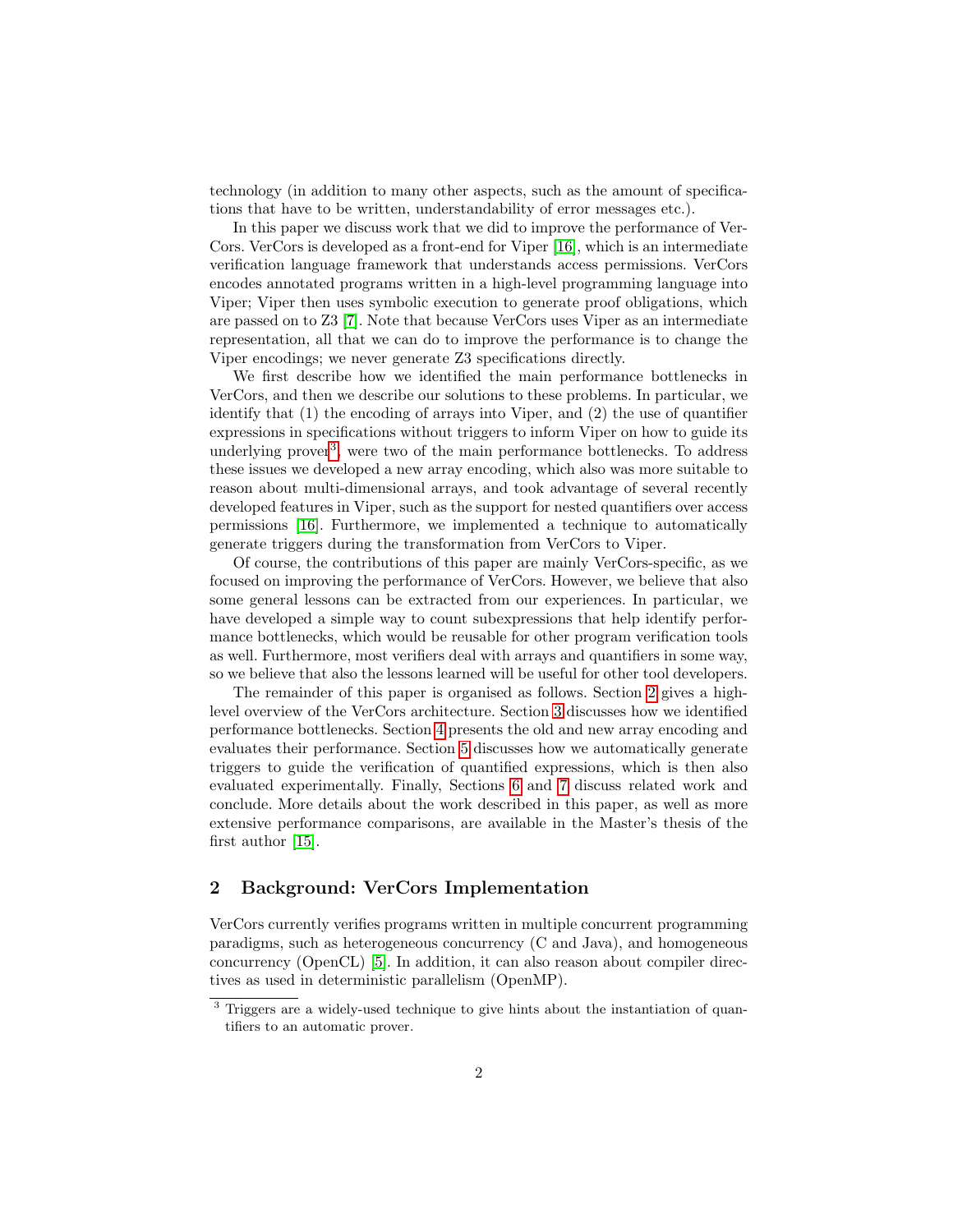

<span id="page-2-0"></span>Fig. 1. Architecture of the VerCors tool set

VerCors uses a specification language based on the Java Modeling Language (JML) [\[6\]](#page-15-5) extended with separation logic-specific notations [\[17\]](#page-16-6). Programs are annotated with pre- and postconditions that specify its intended behaviour, and the tool checks whether the implementation respects the annotations. For detailed information about the VerCors specification language we refer to the Ver-Cors website at <http://www.utwente.nl/vercors>.

VerCors is built as a transforming compiler for specified code: it transforms programs in one of the VerCors input languages into an input language for a back-end verifier (currently Viper [\[16\]](#page-16-4)). Figure [1](#page-2-0) outlines the overall VerCors architecture. This architecture is set up to make it easier to create new (language) front-ends, to experiment with other transformations, and to use new back-end verifiers.

VerCors has front-end parsers for (concurrent) Java and C, for programs with OpenMP compiler directives and for OpenCL kernels. These parsers are extended with parsers for the specification language as used in VerCors. Further, there is a parser for the PVL language: the internal VerCors prototyping language. Each parser parses the annotated source program and produces an abstract syntax tree (AST) in the Common Object Language (COL). The AST of the COL language consists of nodes that represent the various concurrency abstractions that are supported by VerCors.

Transformations on the AST rewrite it to a tree that consists of nodes that can easily be mapped to the language that is used in the chosen back-end verifier. Two techniques are used to transform the AST. First of all, visitor patterns are used to replace a high level abstraction node by a semantically equivalent structure of simpler nodes. These transformations replace language constructs by their definitions, such as the flattening of expressions into a list of commands according their execution order. Second, a collection of standard rewrite rules is provided for rewriting into equivalent expressions, for example to make verification easier. To ensure that these transformations preserve the semantics, these transformations are taken as input from a separate file, making it easier to review and validate them, a process currently done by hand. It also makes it easy to extend the set of transformations. Every transformation is defined in its own compiler pass. The passes are referenced by a name, which makes it easier to reuse transformations, and to develop transformations for different back-end verifiers with other (syntactical) requirements.

The back-end verifier is then used to verify the transformed program. Viper programs, written in the input language Silver, are symbolically executed using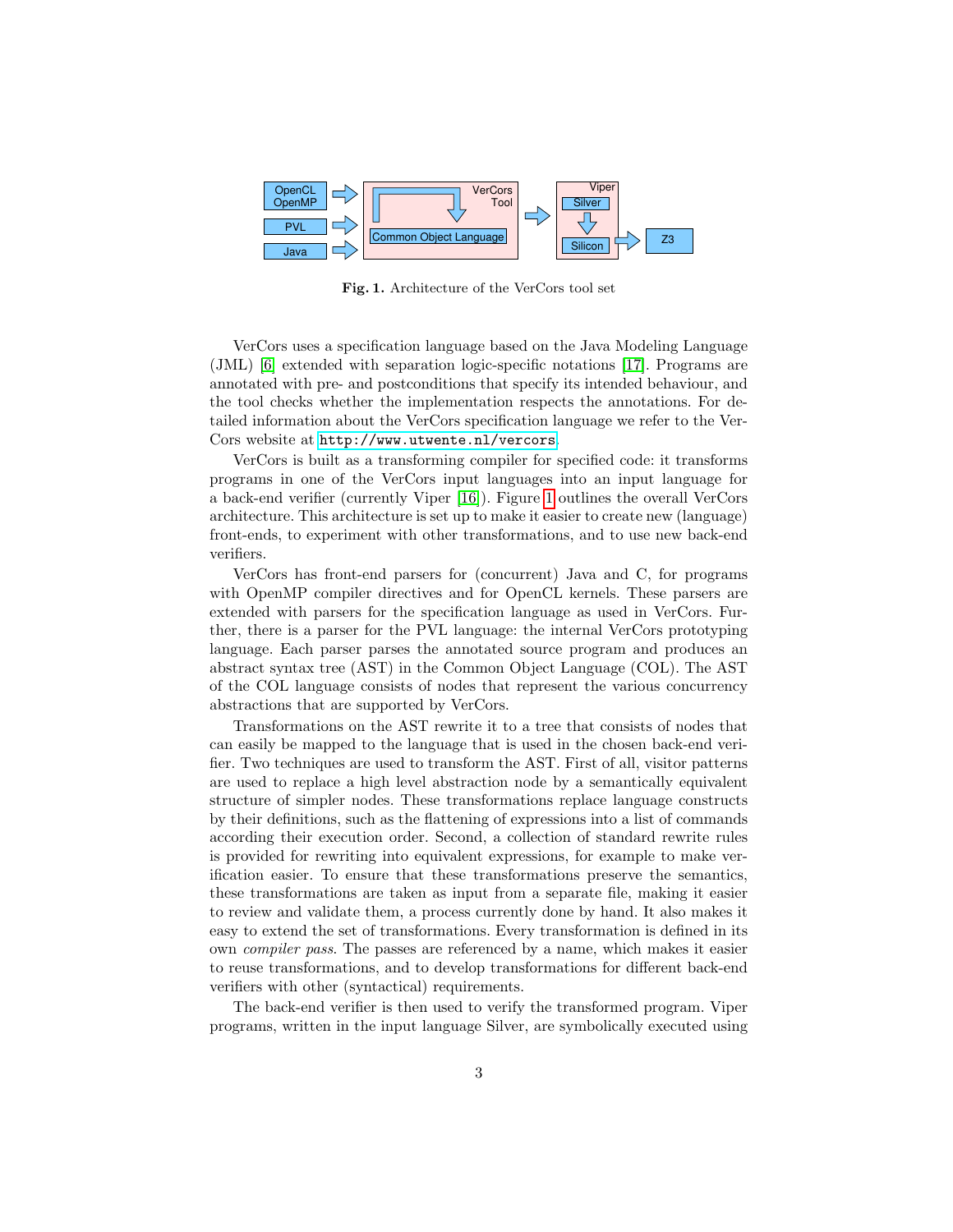Silicon. The resulting first-order proof obligations are then given to Z3. To map possible errors back to the original source program, VerCors keeps track of where each node in the AST originated from. The only back-end that is currently supported is Viper [\[16\]](#page-16-4), which is a intermediate verification language infrastructure that supports access permissions. This makes it highly suitable as a back-end for tools that use (permission-based) separation logic as specification language. Viper has two reasoning modes: one using symbolic execution (named Silicon) and one using verification condition generation via an encoding into Boogie (named Carbon). Both back-ends in Viper make use of the SMT (satisfiability modulo theories) solver Z3 [\[7\]](#page-15-4) to discharge proof obligations.

## <span id="page-3-0"></span>3 Analysis of Performance Bottlenecks

In order to improve the performance of the VerCors verifier, we must first understand where the tool lacks performance. Therefore we talked with users and developers, both of VerCors and Viper, and we collected programs that were slow to verify. In particular, we interviewed all the PhD students in Twente that use and develop VerCors, and asked them for particularly slow programs. Their answers also included programs obtained from their experiences with supervising individual students on verification projects. In addition, we also interviewed one of the main Viper developers, who explained about the performance bottlenecks they had observed in Viper. Even though this group is limited in size, we believe that their answers are representative for the problems, in particular because they also included experiences from student projects.

We then compared the runtimes of the programs to the elements of VerCors that these programs use. We count the use of VerCors features by counting subexpressions in the AST, through a modification of the VerCors tool. As an example, consider the following expression, which specifies that all elements in the array named input are zero:

 $(\text{for all int } i;$  $0 \leq i \& x \neq i$  < input . length; input [i] == 0);

We count the following subexpressions (13 in total):

- expr.BindingExpression:Forall (1)
- expr.constant.ConstantExpression (2)
- expr.NameExpression (4)
- expr.OperatorExpression:LT (1)
- expr.OperatorExpression:LTE (1)
- expr.OperatorExpression:And (1)
- expr.OperatorExpression:Length (1)
- expr.OperatorExpression:Subscript (1)
- expr.OperatorExpression:EQ (1)

We used this to inspect many of the programs in our standard example set. This way of measuring performance allows us to see if certain VerCors features indeed correlate with slow runtimes. VerCors users have stated that arrays,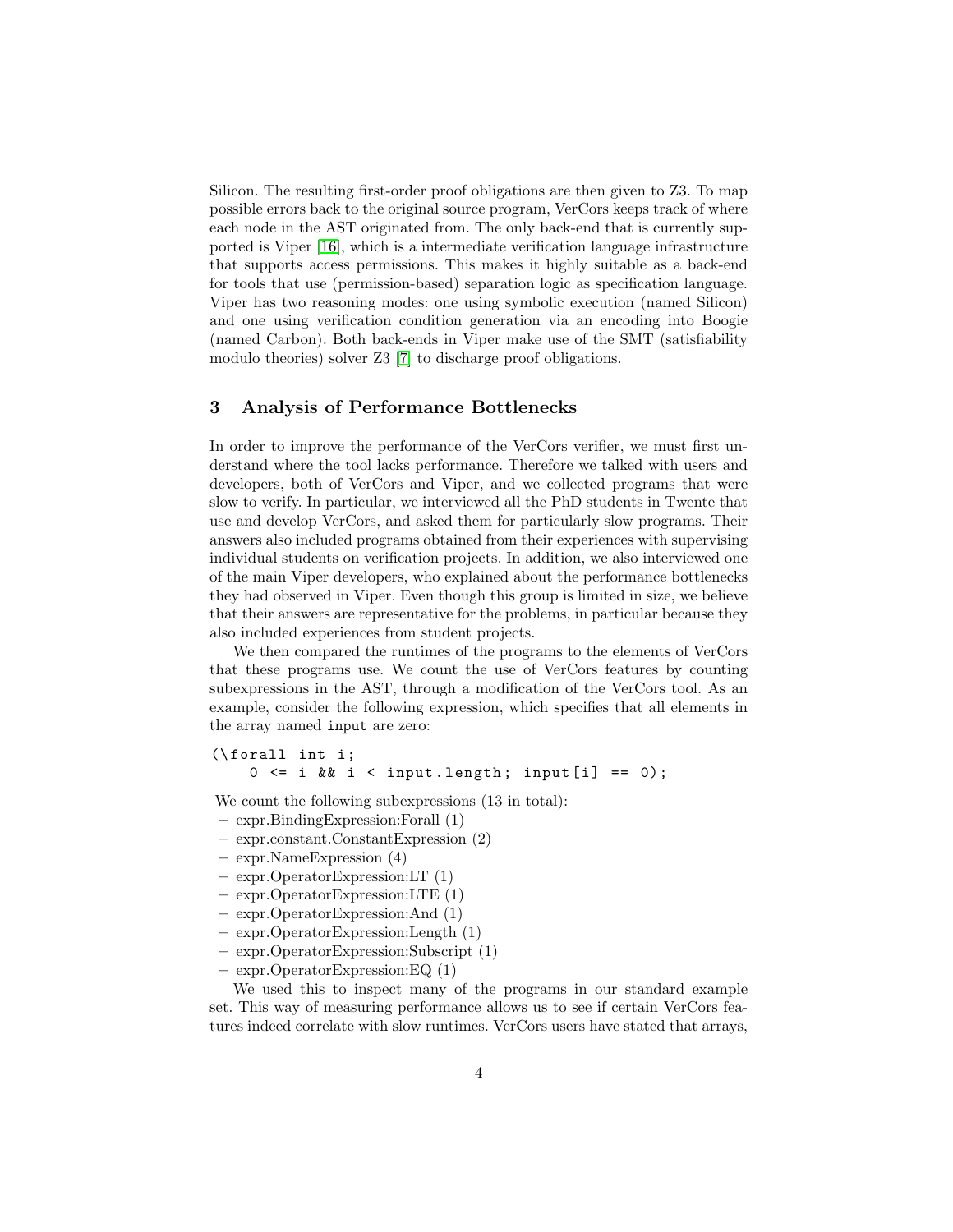sets, bags (both datatypes for specification), barriers (a synchronisation primitive), and quantifiers can yield slow performance. The Viper developers have also pointed to quantifiers as a likely bottleneck for performance.

Our use of programs for confirming performance bottlenecks is highly biased, for the following reasons:

- The sample size for many constructions is very small. Many VerCors constructions are tested by one or several unit tests in the example directory, and these unit tests are often their only use. Verification of such small instances is typically trivial, and hence the verification time for those constructions might not be representative.
- The programs we collected are biased towards constructions that have good performance. VerCors users are sometimes forced to make verification times faster for pragmatic reasons, and only the versions that are among the fastest will end up in our example set.
- The VerCors users who were asked to identify bottlenecks also created many of the programs. Thus, when we use those programs to confirm potential bottlenecks, we use a biased sample.

We nevertheless compared the performance of our programs to the VerCors features in it. Our experiments suggest that arrays and forall quantifiers are indeed bad for performance. For the other constructs, e.g. sets, bags, barriers, and the existential quantifier, there were not enough programs to confirm or deny this.

In the remainder of this paper we show the effects on overall performance when changing how arrays and forall quantifiers are treated. As certain programs indeed showed substantial speedups due to this change, we will conclude that at least in those programs, arrays and forall quantifiers have been bottlenecks.

## <span id="page-4-0"></span>4 Array Encoding

As discussed above, our verification time analysis indicated that the treatment of arrays was one of the potential performance bottlenecks. Therefore we changed the encoding of arrays into Viper. This section first briefly describes the old encoding, and then explains how a better encoding helps to improve the verification times.

#### 4.1 Old Array Encoding

In the original array encoding, the parsing phase transforms all Java, C and PVL arrays into COL arrays. COL arrays are then transformed into Viper, using the Viper built-in notion of sequences. First of all, every sequence is wrapped by an Option type. This enables reasoning about both initialized and uninitialized arrays: OptionNone models an uninitialized array (e.g. a C array pointing to NULL or a Java or PVL array being null), while OptionSome contains the initialized array. In order to reason about permissions to elements in the array, the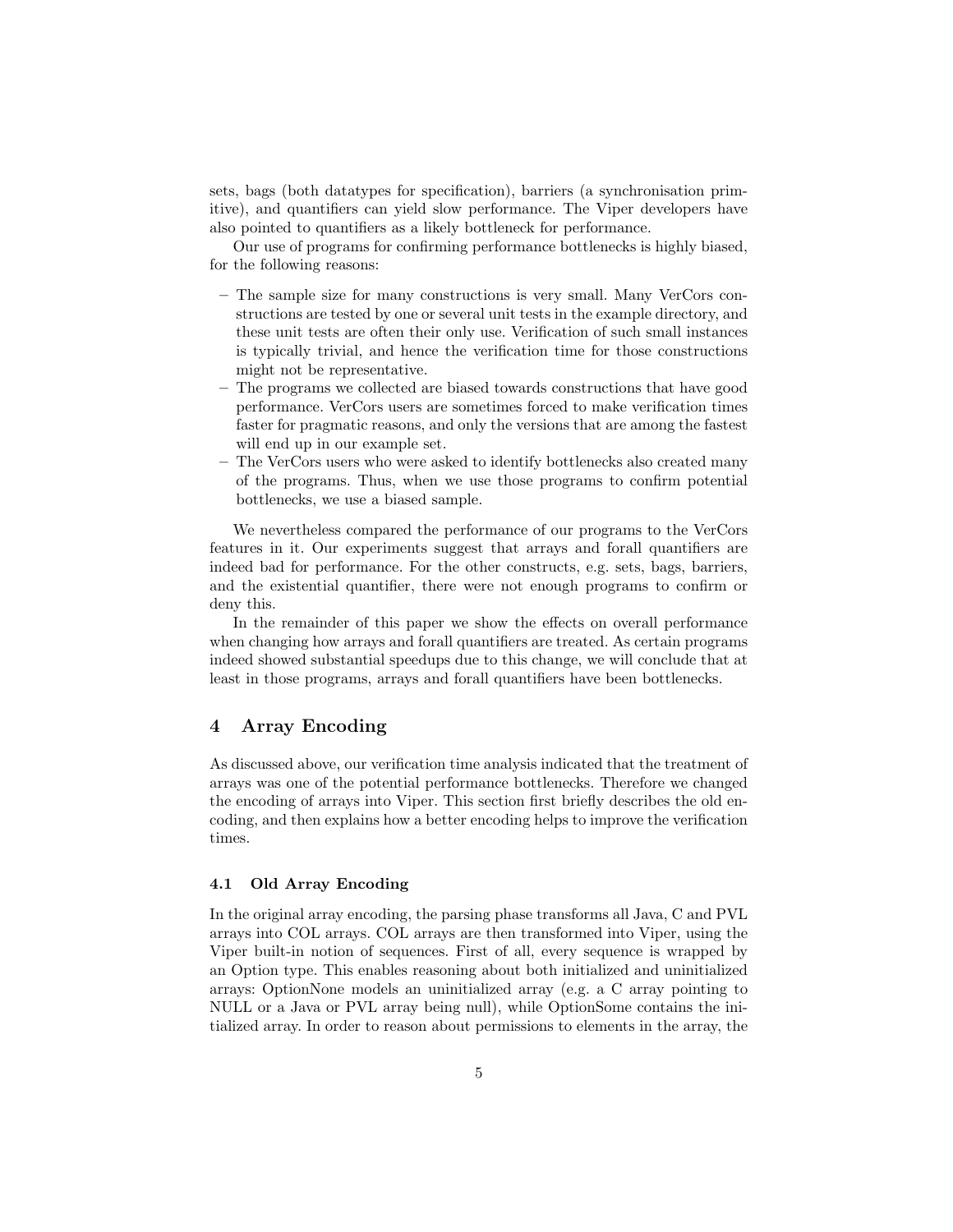

<span id="page-5-0"></span>Fig. 2. Steps of the old array encoding

```
input != VCTNone() && (|getVCTOption1(input)| == N
   && (forall i: Int, j: Int :: true
       && (0 \leq i && i \leq | getVCTOption1 (input) |
            && 0 \leq j && j \leq | getVCTOption1(input)|
            & getVCTOption1(input)[i] ==
               getVCTOption1 ( input )[ j ])
       == \ i == j)
```
Listing 1. Viper encoding of \array(input, N).

inner type of the array is wrapped in a Cell type. Eventually this Cell type is transformed into a reference to a field in Viper, which allows us to reason about permissions on this field. These steps are summarised in Figure [2.](#page-5-0)

Multi-dimensional arrays (arrays of arrays) are flattened into a one-dimensional array. In addition, a function is generated, which is used to calculate the index of the element in the flattened array that corresponds to the element of the multi-dimensional array. This flattening was necessary because previous versions of Viper did not allow nested quantifications, or quantification with multiple variables, for permissions. However, it also made the verification more complex, because the function to compute the index in the flattened array is non-linear, and reasoning about non-linear functions is undecidable and not well-supported by Z3.

As mentioned above, verification of arrays was identified as a performance bottleneck. Our investigations and discussions with the Viper developers indicated that this was in particular due to the predicate that we used to specify injectivity of the array encoding. By construction, arrays in Java and C are injective, thus every element in the array is different from all other elements in the array (every slot is a distinct block of memory). If we encode arrays as a sequence of references, this in not necessarily the case, since a sequence can look like e.g.  $xs = 0X4$ ,  $0X4$ ,  $0X8$ , ..., where the first two elements are references to the same block of memory. Therefore VerCors contains predicates to specify that an array (or matrix) is valid (keywords: \array(<name>, <dim>) and \matrix(<name>, <dim1>, <dim2>)), where valid means that the array or matrix is not null, has the specified dimensions and all slots are different. With the old encoding, the predicate  $\arctan \iint$ , N) was encoded in Viper as shown in Listing [1](#page-5-1) (with a similar encoding for  $\mathtt{max}(\mathsf{name}>, \mathsf{dim1}>, \mathsf{dim2}>)).$ 

The problem is that Z3 has difficulties reasoning about the quantified expressions. Typically, provers allow the user to provide triggers to guide the proving process [\[8\]](#page-16-7), in particular providing hints about how to instantiate quantifiers. In Viper, if no triggers are specified, it will try to infer suitable triggers (VerCors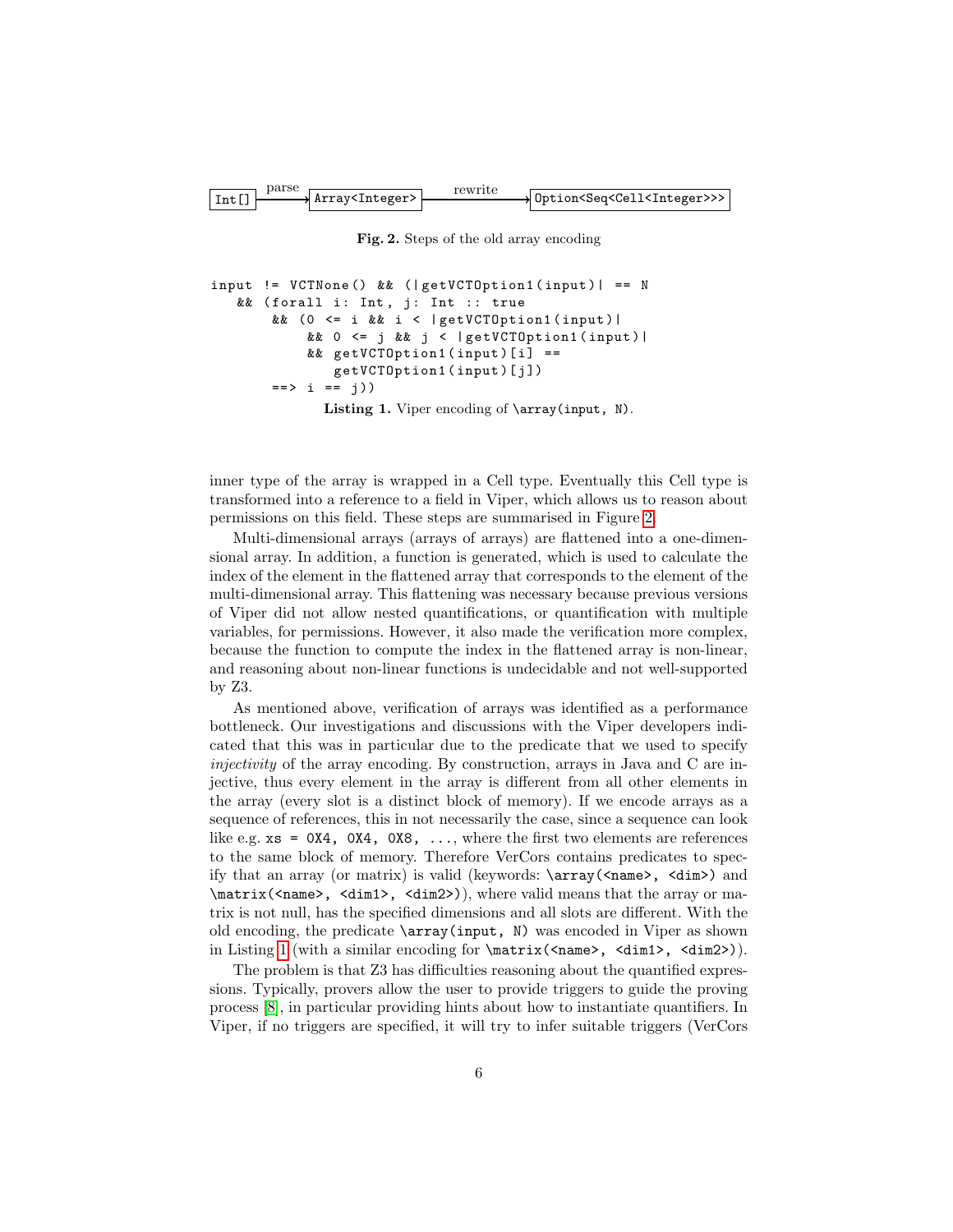does not support triggers in the input language, since additional transformations on the AST may render the triggers unsuitable). For this function, in the body of the quantified expression there are two array accesses: for the element at index  $i$  and for the element at index  $j$ . Therefore Viper infers two triggers for this expression (matching on the access to element  $i$  and on the access of element j). As a result, during the proving process for every element of the array two instances of the expression are created, thereby creating a possible quadratic blowup of relations that the prover has to maintain, and this causes verification to become slow.

#### 4.2 New Array Encoding

To improve support for the verification of multi-dimensional arrays, and to avoid the performance bottleneck of reasoning about array injectivity, we develop a new encoding of arrays.

First of all, as in the more recent versions of Viper it is possible to use universal quantifiers for expressions with multiple quantified variables, it is no longer required to flatten multi-dimensional arrays. Thus, also the non-linear function to calculate the index into the flattened array is no longer required, if we encode multi-dimensional arrays directly as multi-dimensional sequences.

To model the injectivity of arrays, we created the domain encoding in Listing [2.](#page-7-0) In this encoding every element of an array is modeled by the loc function, which combines a VCTArray object with an index. The domain is parameterized with the CT type as the type for the elements in the array. In the cases where we want to reason about permissions on elements in the array, this can be a reference to a field, but it can also be any other type as defined in the resulting Viper program. The functions first and second are used to retrieve the VCTArray object and the index from an array element. These functions are only used internally by the axiom all\_diff. In the all\_diff axiom, the relation between on one side the VCTArray plus an index, and on the other side the corresponding element in the array is made explicit for all elements in the array, thereby encoding injectivity of the array. Note that the axiom all\_diff has only one trigger  $(\text{loc}(a, i))$ , rather than the two triggers that were inferred in the old array encoding to specify injectivity. Further there is a function alen, which models the length of the array.

As multi-dimensional arrays are no longer flattened, we now also have to consider the encoding of the inner arrays within a multi-dimensional array. For simplicity, we will explain this in terms of a 2-dimensional matrix, using the term row to refer to an inner array within the matrix<sup>[4](#page-6-0)</sup>. Just as in the old encoding we wrap the outer array (matrix) in an Option type, to be able to reason about Java arrays being null or C arrays pointing to NULL. For the inner arrays (rows) there is a choice to be made. For Java the rows could also be null. In C there are variants where rows can be NULL (the matrix is a list of pointers to rows), and variants where rows can not be NULL (the matrix is flattened to a single

<span id="page-6-0"></span><sup>4</sup> The implemented encoding works for arbitrary multi-dimensional arrays.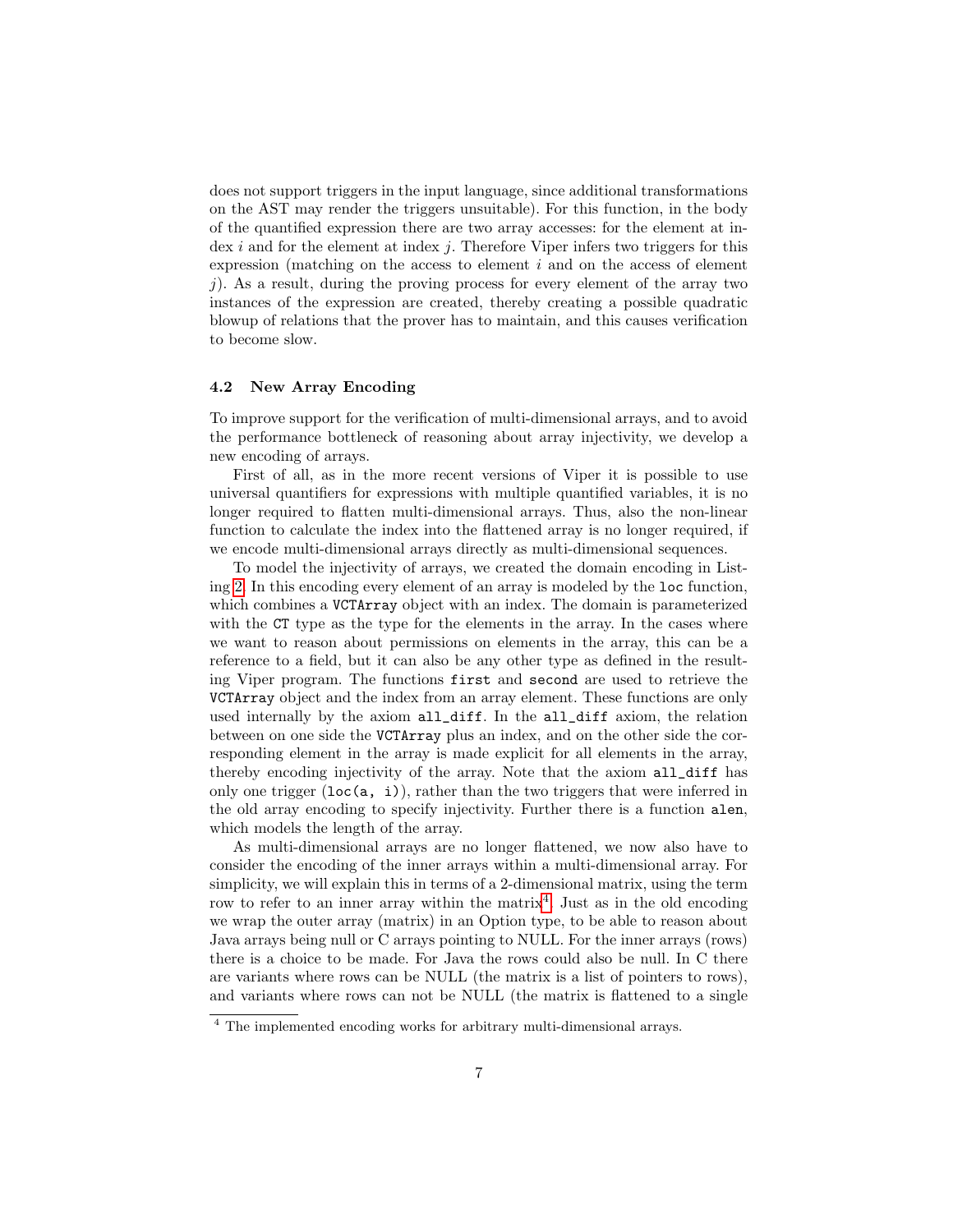```
1 domain VCTArray [CT] {
2 function loc(a: VCTArray [CT], i: Int): CT
3 function alen (a: VCTArray [CT]): Int
4 function first (r: CT): VCTArray [CT]
5 function second (r: CT): Int
6
7 axiom all_diff {
8 forall a: VCTArray [CT], i: Int :: { loc(a,i) }
9 first (loc(a, i)) == a && second (loc(a, i)) == i10 }
11
12 axiom len_nonneg {
13 forall a: VCTArray [CT] :: {alen(a) }14 alen(a) >= 0
15 }
16 }
```
Listing 2. Viper domain for new array encoding



<span id="page-7-1"></span>Fig. 3. Steps of the new encoding for a 2-dimensional matrix

array during compilation). In order to make a simple and uniform translation into Viper, the choice was made to always wrap rows in Option types in the COL language. This allows to capture both the different kinds of C arrays, as well as Java arrays within the same language construct. It is future work to investigate if we can fine-tune this encoding: with the current approach we loose some information about the original array in the source language.

As we do not see the necessity to reason about permissions or values of entire rows in a matrix, the rows are not wrapped in a Cell type. However, the inner types of the rows are being wrapped in a Cell type, which makes it possible to reason about permissions to the elements of the matrix. Figure [3](#page-7-1) summarises the transformation steps for a 2-dimensional matrix.

With this new encoding, it is no longer required to explicitly specify injectivity for valid arrays and matrices, as this is implicitly encoded by the all\_diff axiom in the VCTArray domain (Listing [2\)](#page-7-0). Thus the Viper function that encodes the valid array property now only states that the reference is non-null and that the array has the specified length. For a valid matrix a non-null condition is generated for the outer array, together with the condition that the matrix has the specified number of rows. Additionally, for every row in the matrix it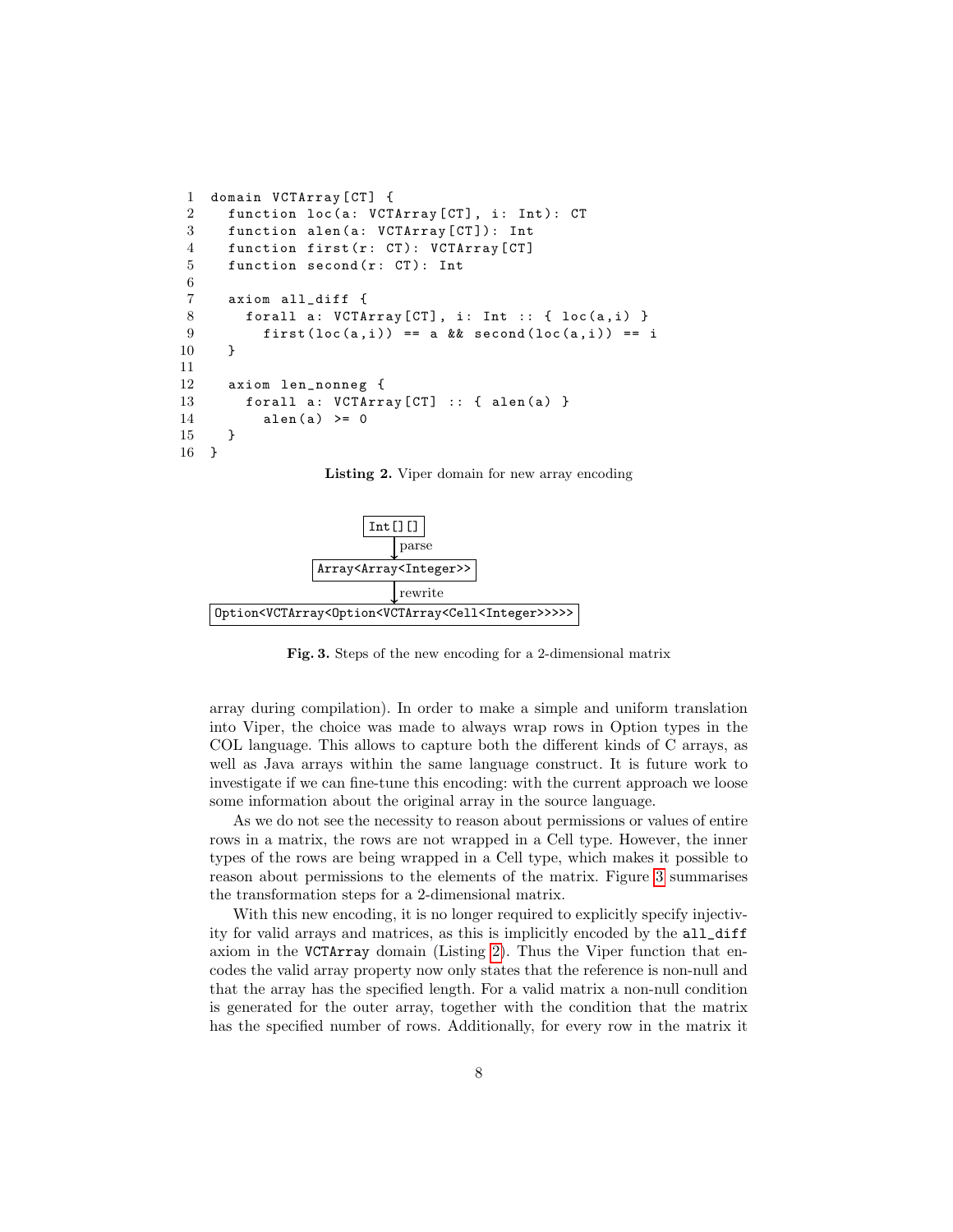generates a non-null constraint and a condition that the row has the specified number of cells (columns). Notice that if we would have wrapped the rows in Cell types as well, then Viper could no longer deduce that all rows are different, since each row would now be encoded as a reference to a field with an Option <VCTArray<Cell<Integer>>> type, so that two elements of the outer array of the matrix could point to the same referenced field.

#### <span id="page-8-0"></span>4.3 Experiments

In order to measure the effect on performance of verification using the new array encoding, a set of programs has been selected from the VerCors example repository. This set of programs contain all the different concurrency abstractions and data types that are supported by VerCors and for which programs are available. Thereby it is possible to see if the new array encoding might also have unforeseen effects on the verification of other program or specification constructs. In the experiment each example is verified 5 times, and the mean time is used to compare results for the different versions of the tool.

#### 4.4 Results

Because of updates to VerCors and updates to the Viper back-end, several versions have been compared. We indicate the Viper version by a number, and when we have used the new array encoding this is indicated by a suffix  $-a$ . This gives the following versions:

- Vct1: Version of the tool for which all the programs verify. Used as a base-line for the experiment.
- Vct2: Version of the tool with an updated version of the Viper back-end. Required to make use of nested quantification for multi-dimensional arrays.
- Vct2-a: Version Vct2 with the new array encoding.
- Vct3: Updated version of VerCors with a later update to the Viper back-end, with the old array encoding.
- Vct3-a: Version Vct3 with the new array encoding.

Table [1](#page-9-0) shows the results of our experiment to compare the verification times using the old array encoding and using the new array encoding. The new array encoding is based on version Vct2 of the tool. However, due to a non-linear calculation that was needed in the old array encoding to calculate the new index in a flattened array for a multi-dimensional array, it was no longer possible to verify some programs with multi-dimensional arrays with this version of the tool. We also show results for an earlier version of the tool, version  $Vct1$ , in which all benchmarks verify.

Using the new array encoding we can see that we are now able to verify the case-studies/prefixsum-drf.pvl and the carp/histogram-submatrix. c again. Further we see that the case-studies/prefixsum-drf.pvl example is almost four times faster to verify, from version Vct1 to version Vct2-a. This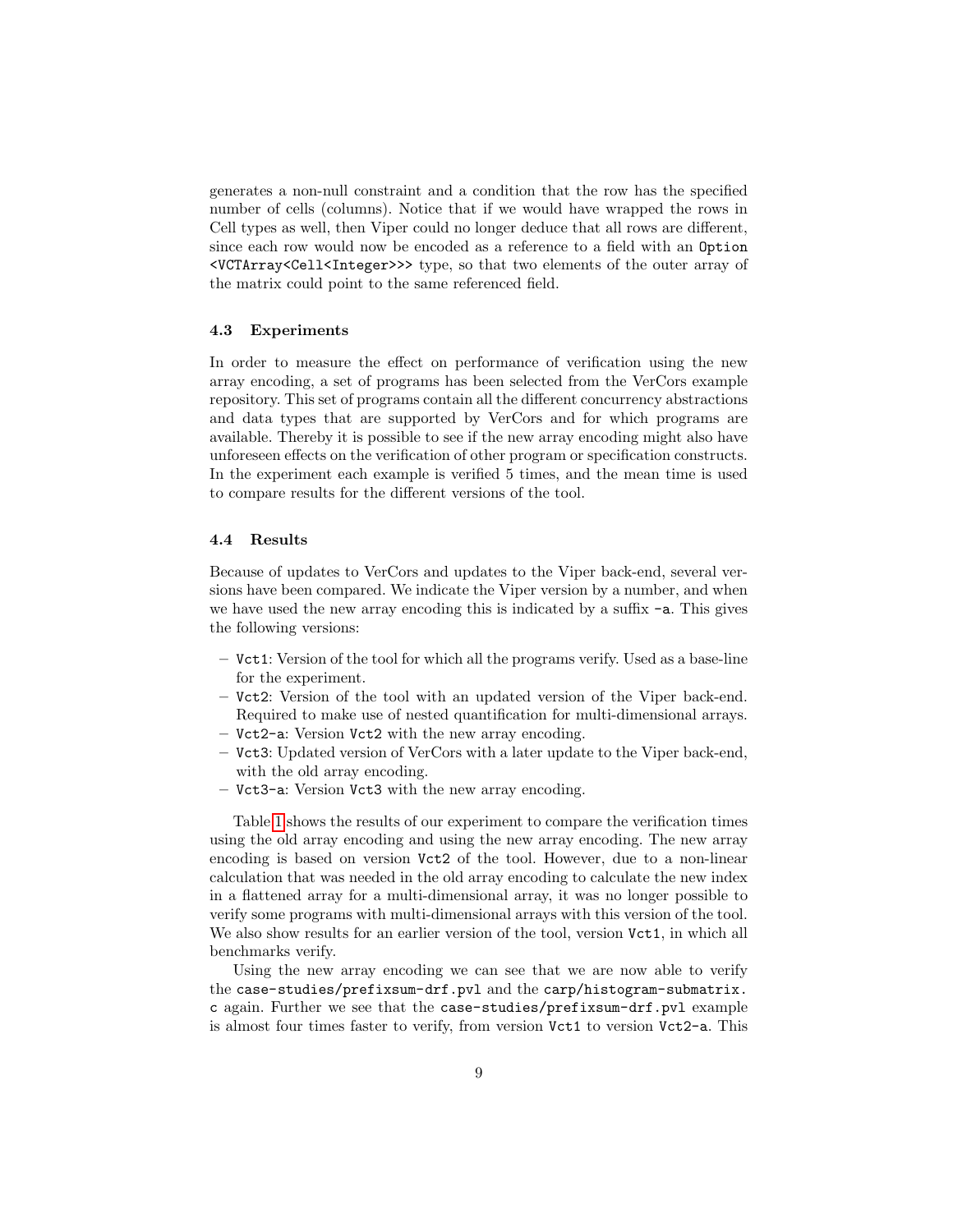| File                           | Vct1   |             | Vct2 Vct2-a |
|--------------------------------|--------|-------------|-------------|
| case-studies/prefixsum-drf.pvl | 193286 |             | 50141       |
| carp/histogram-submatrix.c     | 19579  |             | 17664       |
| verifythis2018/challenge2.pvl  | 21709  |             |             |
| carp/summation-kernel-1.pvl    |        | 24320 18896 | 16817       |
| manual/option.pvl              | 6798   | 8876        | 8364        |
| waitnotify/Queue.pvl           | 5441   | 7518        | 7116        |
| type-casts/TypeExample1.java   | 5261   | 7151        | 6776        |
| basic/CollectionTest.pvl       | 5047   | 7570        | 7308        |
| witnesses/TreeWandSilver.java  |        | 33340 32210 | 31800       |
| layers/LFQHist.java            |        | 13597 15113 | 15111       |
| arrays/DutchNationalFlag.pvl   |        | 10799 13019 | 13024       |
| futures/TestFuture.pvl         | 6824   | 8401        | 8656        |
| floats/TestFloat.java          |        | 15827 15542 | 16393       |
| openmp/add-spec-simd.c         |        | 14440 14127 | 16136       |
| openmp/addvec2.pvl             |        | 12822 13312 | 16037       |
| floats/TestHist.java           |        | 21423 17862 | 22361       |

<span id="page-9-0"></span>Table 1. Comparing total verification times (in ms) of Vct1, Vct2 and Vct2-a. Sorted by relative speedup from Vct2 to Vct2-a.

is the example that was pointed out by users to be slow to verify, and in which the experts identified the array encoding as being a possible performance bottleneck. The verifythis2018/challenge2.pvl example no longer verifies in version Vct2 and Vct2-a of the tool. Upon closer inspection, this is not related to the array encoding, but to a bug in the Viper backend in verifying a loop-invariant: the same program would sometimes verify and sometimes fail. We think that optimizations for sequences in Viper may explain the degradation in performance for the floats/TestHist.java and openmp/addvec2.pvl programs, since in the new array encoding we no longer make use of sequences. Future work may be to investigate if we can apply possible similar optimizations as for sequences to our array encoding.

In Table [2](#page-10-1) we compare results from version Vct2 to version Vct3 and Vct3-a, which are later versions of VerCors with an update to the Viper back-end. Overall we see a performance decrease after the Viper update. With the new version of Viper used in Vct3 and Vct3-a, we can no longer unambiguously claim that the new array encoding improved the performance. While there are two benchmarks that only work when the new array encoding is used, there are also some benchmarks that clearly become slower under the new encoding. Overall, this Viper update has degraded performance.

Furthermore, the floats/TestFloat.java example no longer verifies in version Vct3 and Vct3-a. Verification of this example does not terminate due to a matching loop in a quantified expression in the specification. Matchings for quantifier instantiations in general influence verification performance. We look at this in detail in Section [5.](#page-10-0)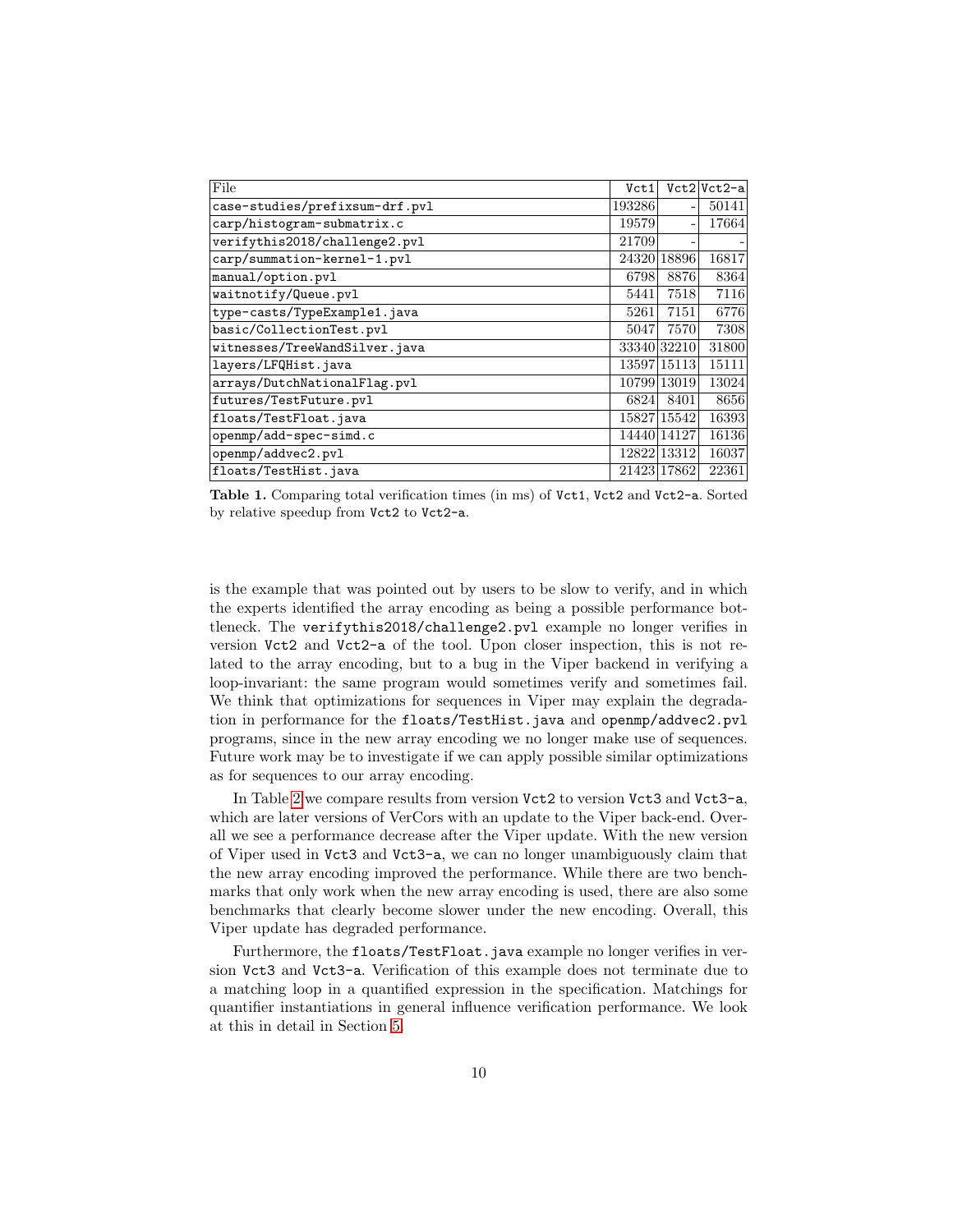| File                           | Vct2  |             | Vct3 Vct3-a |
|--------------------------------|-------|-------------|-------------|
| case-studies/prefixsum-drf.pvl |       |             | 98715       |
| carp/histogram-submatrix.c     |       | -           | 18095       |
| floats/TestFloat.java          | 15542 |             |             |
| carp/summation-kernel-1.pvl    |       | 18896 19694 | 18934       |
| manual/option.pvl              |       | 8876 10275  | 10103       |
| basic/CollectionTest.pvl       | 7570  | 8483        | 8391        |
| waitnotify/Queue.pvl           | 7518  | 8283        | 8197        |
| type-casts/TypeExample1.java   | 7151  | 8022        | 8068        |
| witnesses/TreeWandSilver.java  |       | 32210 29072 | 29334       |
| arrays/DutchNationalFlag.pvl   |       | 13019 13887 | 14036       |
| futures/TestFuture.pvl         | 8401  | 9568        | 9741        |
| layers/LFQHist.java            |       | 15113 16130 | 16481       |
| openmp/add-spec-simd.c         |       | 14127 15514 | 18842       |
| openmp/addvec2.pvl             |       | 13312 14673 | 18530       |
| floats/TestHist.java           |       | 17862 20226 | 34278       |

<span id="page-10-1"></span>Table 2. Comparing total verification times (in ms) of Vct2, Vct3 and Vct3-a. Sorted by relative speedup from Vct3 to Vct3-a.

## <span id="page-10-0"></span>5 Trigger Generation

As mentioned earlier, VerCors has no support for triggers in the input language. The main reason for this is that VerCors rewrites the AST, and could thereby invalidate triggers. For instance, to encode parallel blocks, VerCors generates new quantifiers, and these quantified variables are not covered by the triggers that were in the input program. Thus VerCors relies mainly on Vipers capability of inferring triggers. However, to improve the situation, we have to investigate if during the transformation we could generate some triggers explicitly, and if this would improve performance.

Quantifiers in Z3 are instantiated via a mechanism called triggers [\[8\]](#page-16-7). The idea is to associate every quantified expression with a trigger set. We focus on the case that a quantified expression like  $\forall x. E(x)$  (and its associated trigger set) becomes a positive literal in Z3's procedure. When this happens, Z3 can introduce values for x, say  $c_1, \ldots, c_n$ , and add  $E(c_1), \ldots, E(c_n)$  to the set of positive literals. The trigger set helps  $Z3$  to determine which values for  $x$  to use. A trigger is an expression with the meaning: if this expression is unifiable with a ground term that occurs in any literal, use that ground term to instantiate  $x$ . A trigger set is a set of such expressions.

#### 5.1 Rewriting Complex Index Expressions

In the general case, a quantified expression can have multiple variables:  $Qx_1, \ldots, x_N, E$ . In order to generate triggers for Viper, which passes them down to Z3, we have to make sure that they adhere to the restrictions that Viper imposes on triggers (see [\[18\]](#page-16-8) for more information on these restrictions):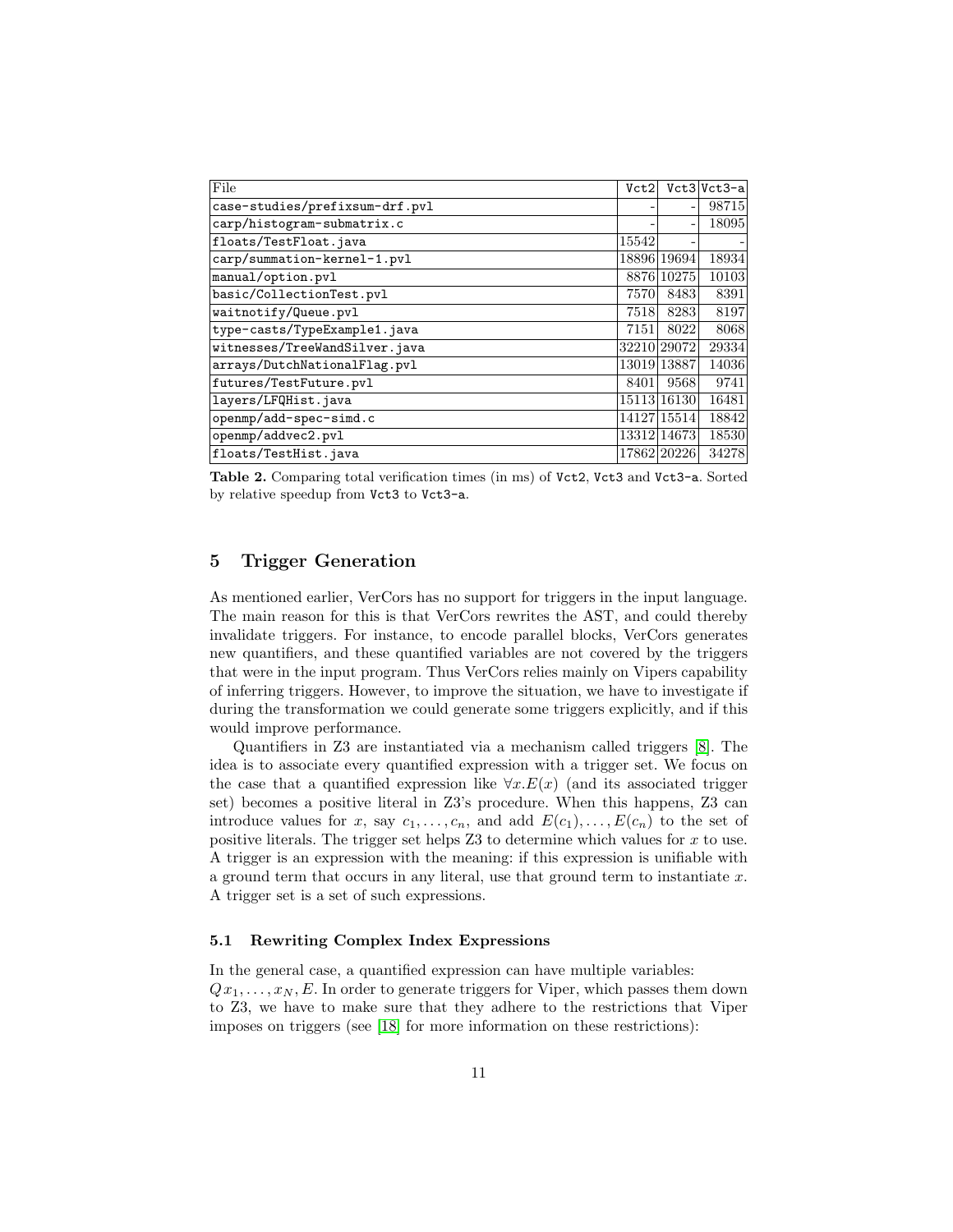```
1 class Subscripts {
2 invariant (\forall int i; 0 \le i \ k \ k \ i \le |s|/2; s[i] == s[2 * i]);
3 void fun (seq < int > s);
4 }
```


- All quantified variables occur in the trigger set.
- Each trigger contains a quantified variable.
- Each trigger contains a function symbol: a single quantified variable by itself is not a valid trigger.
- The trigger expression does not contain any arithmetical operator (like addition on integers).
- Triggers do not contain accessibility predicates, i.e. you are not allowed to use permission expressions in your triggers.

This can be challenging, because data structures that are often used in combination with quantified expressions are arrays or sequences. However, we cannot generate triggers of the form input[i+1], since the index part of the expression uses the + operator, and this is not allowed by Viper. Thus, as a first step, we developed a rewriting procedure to rewrite index expressions in the allowed format.

To illustrate this rewriting procedure, consider Listing [3.](#page-11-0)

In this example the forall quantifier specifies that for all elements in the first half of the sequence, the element at the position twice as far from the start should have the same value. In this example there are two candidate trigger expressions:  $s[i]$  and  $s[2*ij]$ . This is not a valid trigger set, since the second expression contains the arithmetic operator \*. To eliminate the multiplication, we use rewriting to (1) introduce a fresh quantifier variable  $u_1$ , (2) replace the  $2*$ i expression in the body of the expression with the new variable, and (3) add an equality to the range expression of the quantifier, stating that the new variable should be equal to  $2 \times i$ . This results in the following expression.

(\forall int i,int u1; 0<=i && i<|s|/2 && u1==2\*i; s[i]==s[u1]) This gives us the candidate triggers s[i] and s[u1], which adhere to the Viper restrictions on triggers.

One point of consideration is the effect of the complexity that we add to the quantifier expression by adding a quantified variable. The extra variable adds a dimension to the domain of the quantifier, which could make it even harder for the SMT solver to find the right instances to discharge a proof. We believe, however, that the SMT solver can easily discharge the added equality in the selection of the quantifier (in our example the equality  $u1 == 2*i$ ), and that the positive effect of being able to generate an appropriate trigger will outweigh the costs of the added complexity. Another way in which we add complexity, is that by adding an extra trigger (in this case for s[2\*i]), more clauses are added. This is typically a desired additional complexity, as it enables us to prove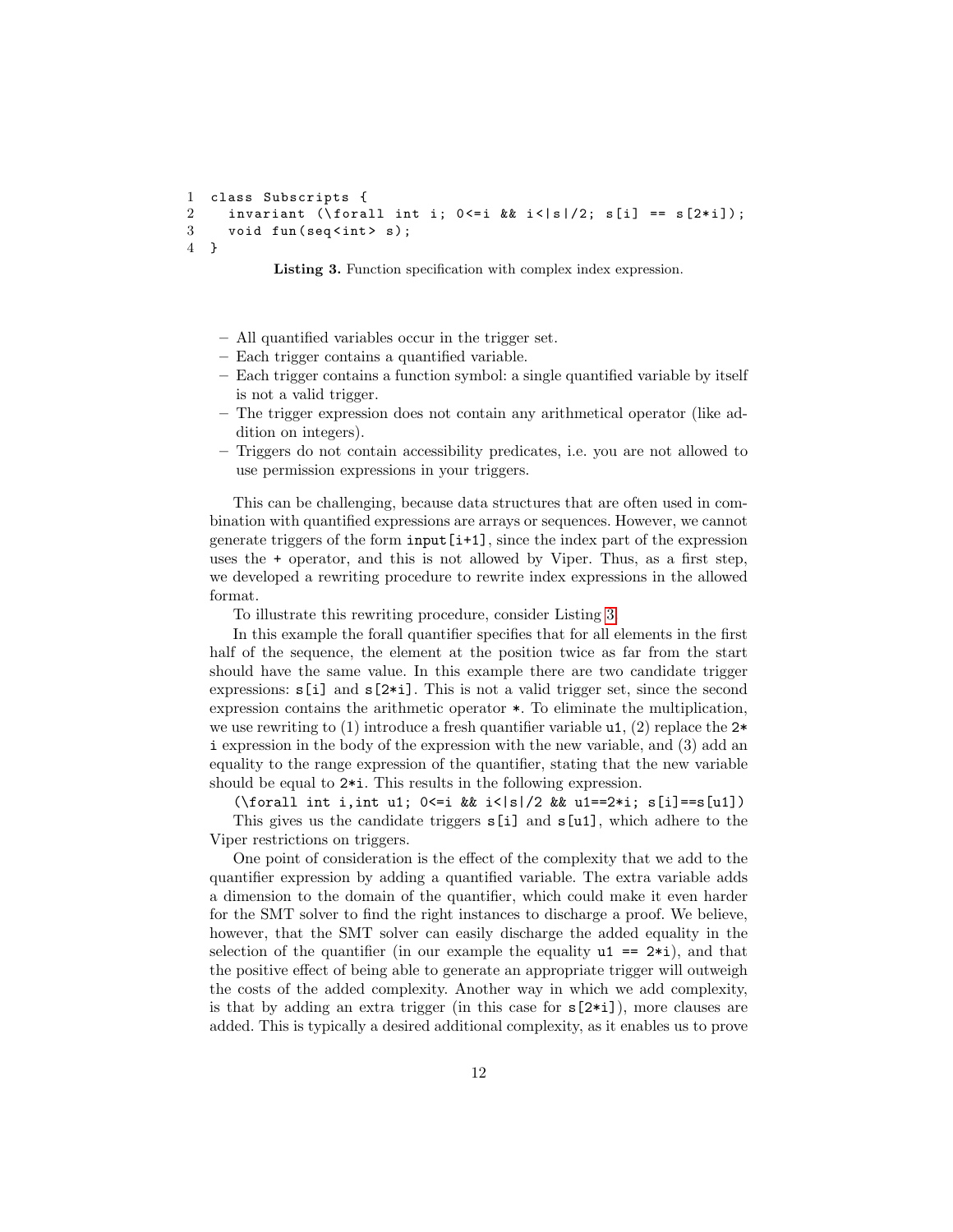more properties (Z3 applies the clause in more situations), but it has a potential to backfire by causing time-outs. Our experiments show that this is the case, and that there are programs where rewriting helps the prover, whereas in other programs rewriting causes the verification to fail.

### 5.2 Generating Triggers

After eliminating complex index expressions, we can try to generate trigger sets for universal quantifiers at the end of the rewriting phase (as this ensures that the generated triggers will not be invalidated by other transformations). Both the range and the body of the quantifier expression are trigger candidates. From these subexpressions we identify all trigger candidates: expressions that mention at least one of the quantified variables, have some sort of structure (thus not the variable itself) and do not contain an accessibility predicate. We then generate the powerset of all trigger candidates, and from this select all sets that mention all quantified variables.

We chose to consider all possible valid combinations of trigger expressions, to make sure that we do not inadvertently block necessary quantifier instantiations. The intuition is that these triggers still contain more abstractions (e.g. domain encodings used by VerCors) than triggers that would be inferred by Viper. Thereby our triggers are more specific and cause less spurious quantifier instantiations in the SMT solver. It is future work to investigate if some minimalisations are possible. However, our experiences are that starting with the full powerset does not have a significant overhead.

#### 5.3 Experiments

We used the same set of programs as in Section [4.3](#page-8-0) to compare verification times using the rewriting and trigger generation techniques discussed in this section. Version Vct3-a is the version of VerCors in which all the aforementioned techniques are implemented. This version already makes use of the new array encoding as introduced in the previous section. Using a command line option, we can enable rewriting of complex indexes and the generation of triggers separately. For each configuration the programs have been verified 5 times, and the mean verification times are shown in the table.

#### 5.4 Results

Table [3](#page-13-1) shows the verification times for our experiments. Column Vct3-a shows the verification times without rewriting index expressions, and without trigger generation. In column Vct3-a-t1 only trigger generation is enabled. In column Vct3-a-t2 only rewriting complex index expressions is enabled and in the column Vct3-a-t3 both the rewriting of complex index expressions and trigger generation are enabled.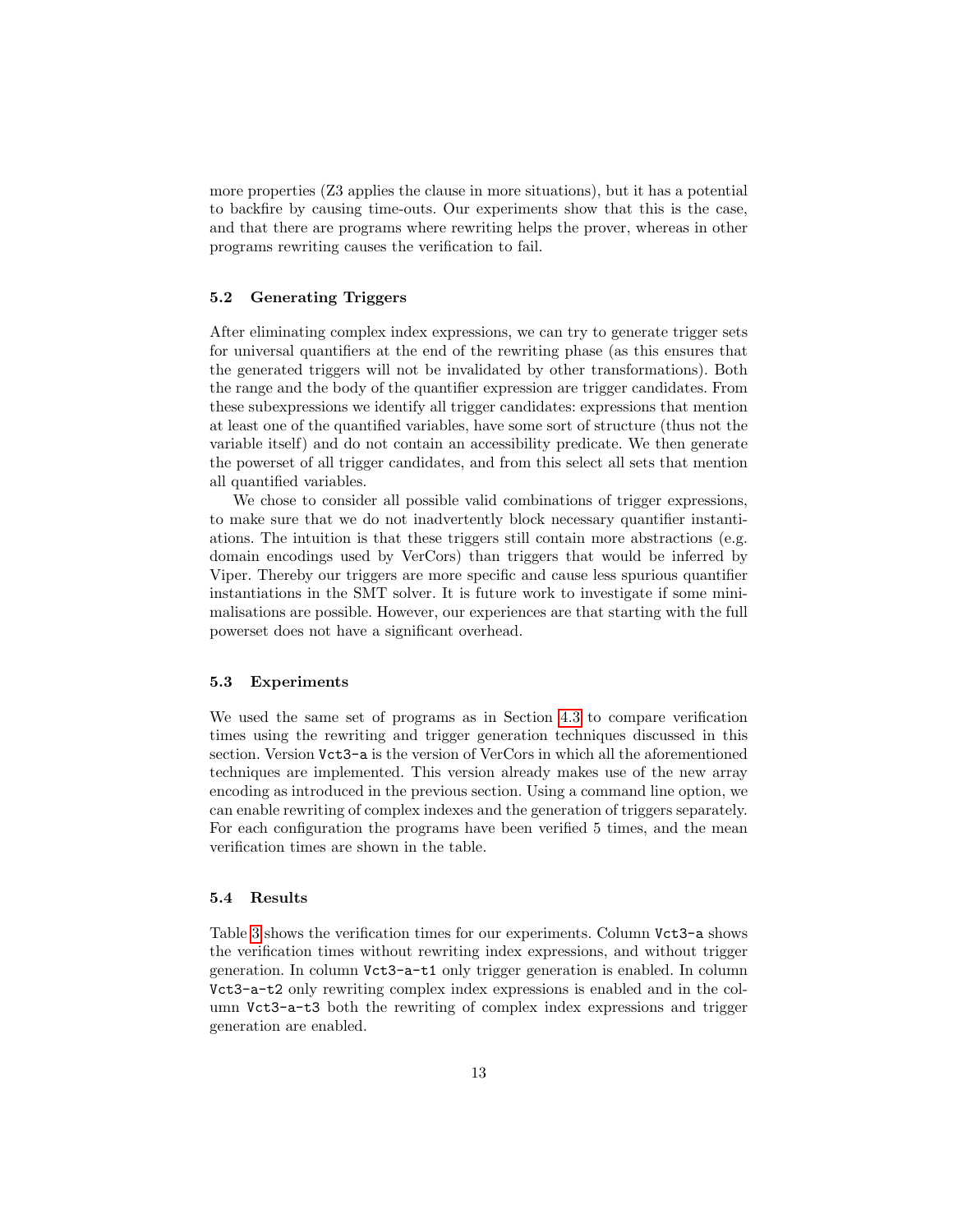| File                           |       |       | $Vct3-a Vct3-a-t1 Vct3-a-t2 Vct3-a-t3 $ |       |
|--------------------------------|-------|-------|-----------------------------------------|-------|
| floats/TestFloat.java          |       | 32693 |                                         | 34219 |
| openmp/add-spec-simd.c         | 18842 | 19329 |                                         |       |
| openmp/addvec2.pvl             | 18530 | 19629 |                                         |       |
| floats/TestHist.java           | 34278 | 24412 | 31877                                   | 23122 |
| case-studies/prefixsum-drf.pvl | 98715 | 96133 | 68190                                   | 69797 |
| arrays/DutchNationalFlag.pvl   | 14036 | 14153 | 14673                                   | 13975 |
| manual/option.pvl              | 10103 | 10266 | 11123                                   | 10072 |
| type-casts/TypeExample1.java   | 8068  | 7993  | 8002                                    | 8081  |
| futures/TestFuture.pvl         | 9741  | 9880  | 9708                                    | 9819  |
| layers/LFQHist.java            | 16481 | 16457 | 16662                                   | 16657 |
| carp/histogram-submatrix.c     | 18095 | 18380 | 18058                                   | 18324 |
| basic/CollectionTest.pvl       | 8391  | 8289  | 8394                                    | 8500  |
| carp/summation-kernel-1.pvl    | 18934 | 19517 | 21016                                   | 19222 |
| waitnotify/Queue.pvl           | 8197  | 8190  | 8304                                    | 8351  |
| witnesses/TreeWandSilver.java  | 29334 | 29502 | 30290                                   | 30001 |

<span id="page-13-1"></span>Table 3. Comparing total verification times (in ms) for version Vct3-a, with and without triggers. Sorted by relative speedup from Vct3-a to Vct3-a-t3.

There are a couple of things we can see from the results. Without triggers floats/TestFloat.java does not verify. Verification for this program runs indefinitely due to a matching loop in the back-end SMT solver. By generating triggers for the quantified expressions in this program, the matching loop is broken and the tool is able to verify it. Verification of floats/TestHist.java is nearly 30 % faster if triggers are generated. For the other results in the Vct3-a-t1 column we see minimal differences in verification times, because we can not generate valid trigger sets for the quantified expressions in these programs. If we enable the rewriting of complex indexes, we see that the openmp/add-spec-simd.c and openmp/addvec2.pvl programs fail to verify. This is caused by the added complexity introduced by adding quantified variables for complex index expressions. For case-studies/prefixsum-drf.pvl we see that only rewriting complex index expressions already has a positive effect on the verification time. Combining the two techniques show positive results for 3 of the 15 programs, but cause 2 programs to fail. Thus the use of triggers show a positive effect on performance. However, transformations that are needed to enable trigger generation can have negative side-effects. Therefore future work could focus on how to rewrite quantified expressions in a way that enables trigger generation, without adding too much complexity.

# <span id="page-13-0"></span>6 Related Work

The work in this paper is focused very specifically on the performance of program verification with VerCors. However, if we look more broadly, we can see various studies that investigate and compare the performance of different verification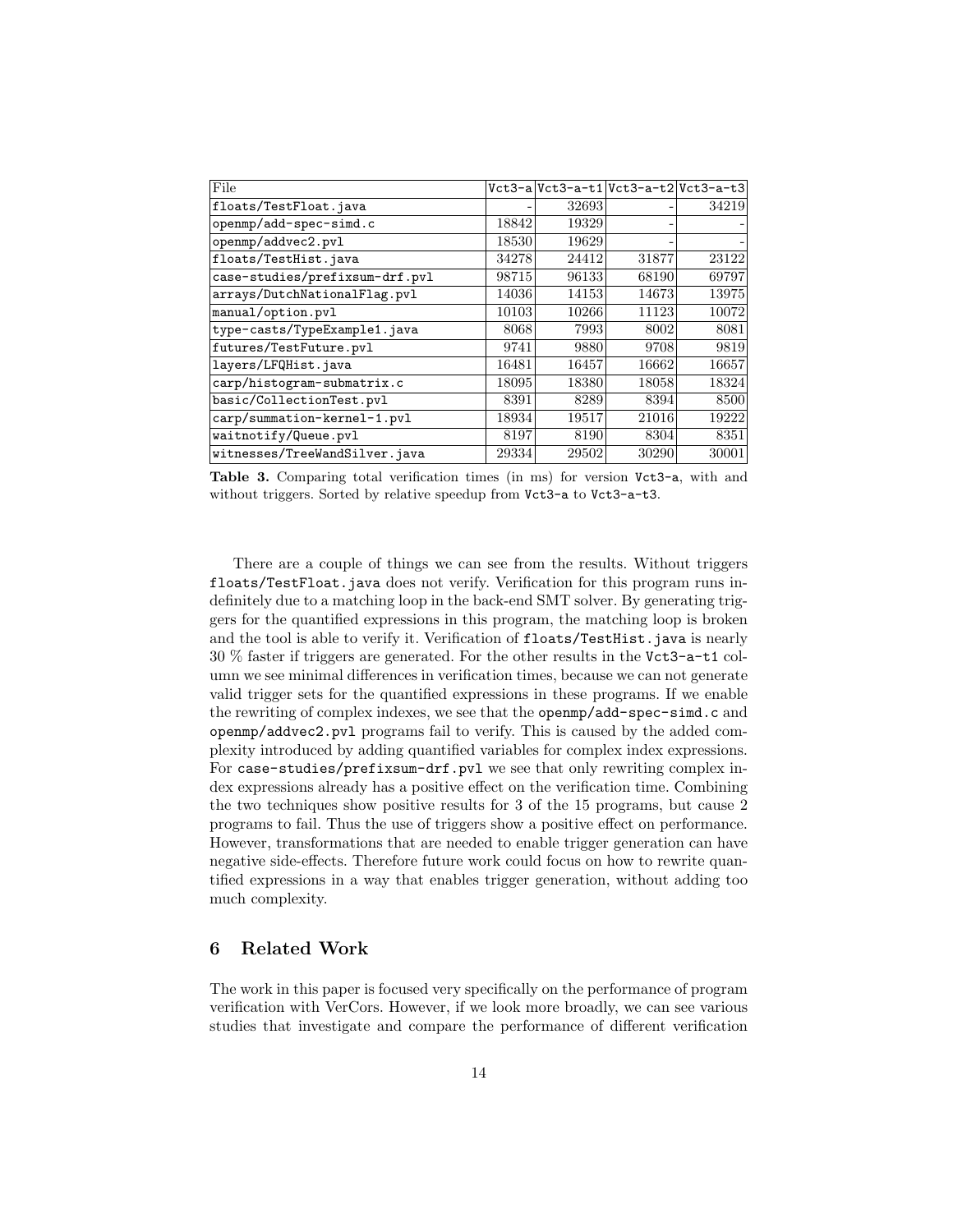techniques, as discussed below. To the best of our knowledge, there are no other reports that analyse specifically which parts of an annotated program have most impact on the performance of the program verifier.

Kassios et al. compared the performance of verification using symbolic execution with the performance of verification condition generation-based verification [\[12\]](#page-16-9). Their work compares different technique to obtain the necessary first-order proof obligations, whereas we compare the performance effect of different Viper encodings for the same source program.

Leino et al. identify matching loops in quantified expressions as a significant contributor to instabilities in performance and user experience in program verification [\[14\]](#page-16-10). They propose to move trigger logic away from the SMT solver and into the high level verifier. In particular, they present three techniques for trigger selection that they then implemented in the Dafny verifier: quantifier splitting, trigger sharing and matching loop detection. In our work, we have also investigated ways to generate suitable triggers at a higher level. Our results also show a performance benefit, but still requires more investigation to understand all possible consequences.

# <span id="page-14-1"></span>7 Conclusions

In this paper we have discussed two techniques to improve the run-time performance of the VerCors program verifier: changing the encoding of arrays, and changing the way triggers are generated. This gives a good speedup on some programs from our standard example set, but on many programs, the run-time hardly changes. A summary of the measurements presented in this paper is given in Figure [4.](#page-15-6) However, our benchmarks come from a set of programs that were selected to work well with the version of VerCors that does not have the improvements described in this paper. We therefore believe that the changes, which do help in some cases, will have a large positive impact on the practical use of VerCors. In particular, as our new encoding is simpler because of the implicit injectivity, we expect that in the future we might have to add less auxiliary lemmas about the bounds on array index expressions. Moreover, we should also stress that the new array encoding also enabled an easier encoding of the various kinds of (multi-dimensional) arrays one finds in Java and C. As future work, we plan to further fine-tune our improvements to further improve the performance of VerCors.

## Acknowledgements

The work in this paper has been supported by the NWO VICI project Mercedes (project nr. 639.023.710).

#### References

<span id="page-14-0"></span>1. Wolfgang Ahrendt, Bernhard Beckert, Richard Bubel, Reiner Hähnle, Peter H. Schmitt, and Mattias Ulbrich. Deductive Software Verification – The KeY Book,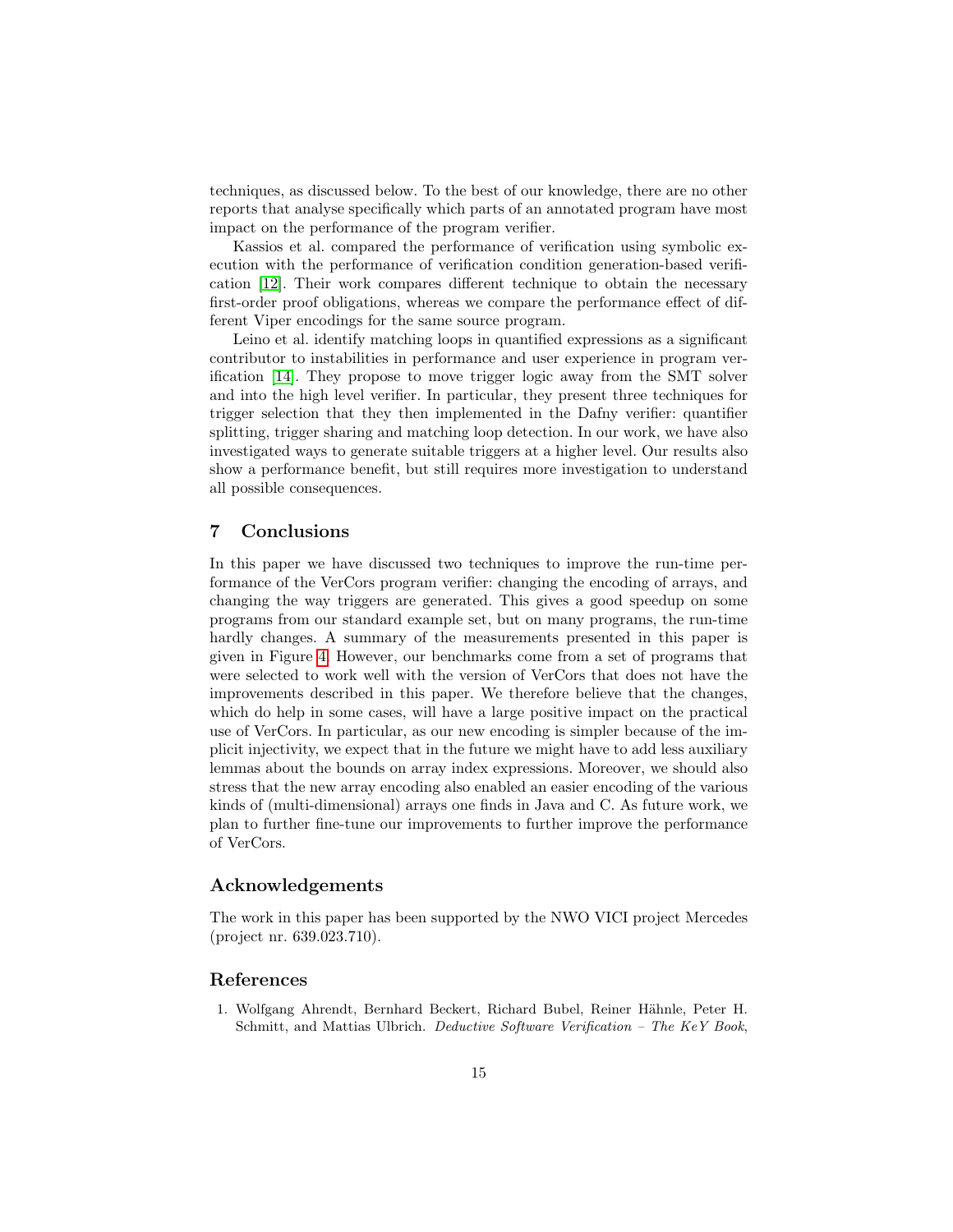

<span id="page-15-6"></span>Fig. 4. Summary of Tables [1,](#page-9-0) [2,](#page-10-1) and [3](#page-13-1)

volume 10001 of Lecture Notes in Computer Science. Springer International Publishing, 2016.

- <span id="page-15-0"></span>2. A. Amighi, S. Blom, M. Huisman, and M. Zaharieva-Stojanovski. The VerCors project: Setting up basecamp. In Programming Languages meets Program Verification (PLPV 2012), pages 71–82, 2012.
- <span id="page-15-2"></span>3. Afshin Amighi, Stefan Blom, Saeed Darabi, Marieke Huisman, Wojciech Mostowski, and Marina Zaharieva-Stojanovski. Verification of concurrent systems with VerCors. In International School on Formal Methods for the Design of Computer, Communication and Software Systems, pages 172–216. Springer, 2014.
- <span id="page-15-1"></span>4. S.C.C. Blom and M. Huisman. The VerCors tool for Verification of Concurrent Programs. In FM, volume 8442 of LNCS, pages 127–131. Springer, 2014.
- <span id="page-15-3"></span>5. Stefan Blom, Saeed Darabi, Marieke Huisman, and Wytse Oortwijn. The VerCors tool set: Verification of parallel and concurrent software. In Nadia Polikarpova and Steve Schneider, editors, integrated Formal Methods (iFM), pages 102–110. Springer, 2017.
- <span id="page-15-5"></span>6. Lilian Burdy, Yoonsik Cheon, David R Cok, Michael D Ernst, Joseph R Kiniry, Gary T Leavens, K Rustan M Leino, and Erik Poll. An overview of JML tools and applications. International Journal on Software Tools for Technology Transfer, 7(3):212–232, 2005.
- <span id="page-15-4"></span>7. Leonardo De Moura and Nikolaj Bjørner. Z3: An efficient SMT solver. In International conference on Tools and Algorithms for the Construction and Analysis of Systems, pages 337–340. Springer, 2008.